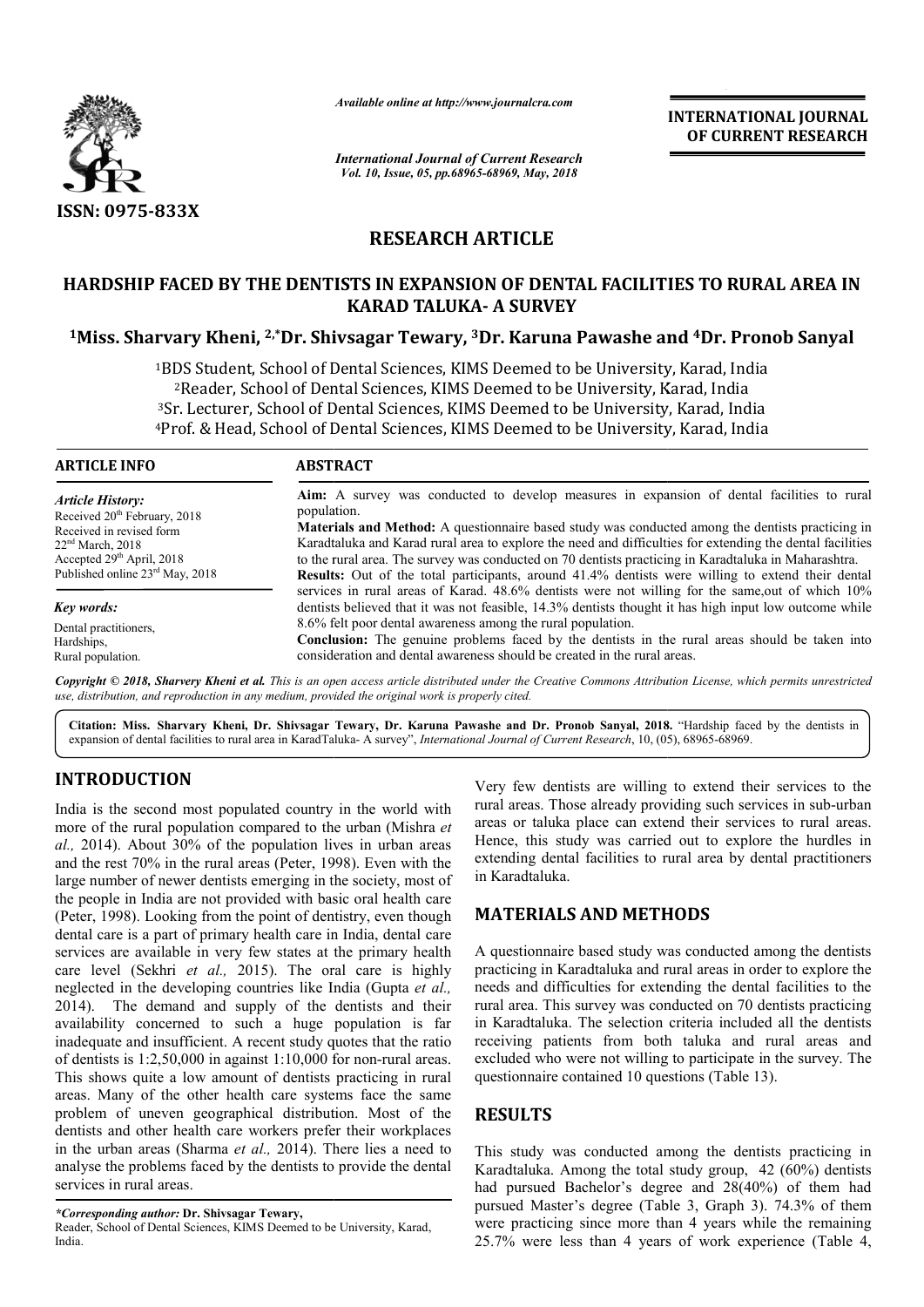Graph 4). Almost all the dentists have their clinical practise in Karadtaluka while 20% of them have clinics in the Karad rural areas too (Table 6, Graph 6).

**Table 1. Dentists participating according to their age**

| Age       | Frequency | Percent |
|-----------|-----------|---------|
| 26-30     | 17        | 24.3    |
| $31 - 40$ | 28        | 40      |
| 41-50     | 20        | 28.6    |
| >50       | 5         | 71      |
| Total     | 70        | 100     |



**Graph 1. Dentists participating according to their age**

**Table 2. Dentists participating according to their sex**

| Females<br>24.3<br>17<br>Males<br>75.7<br>53 | Percent |
|----------------------------------------------|---------|
|                                              |         |
|                                              |         |
| Total<br>100<br>(1)                          |         |



**Graph 2. Dentists participating according to their sex**





**Graph 3. Dentists participating according to their degree**

There were 51.4% dentists who were associated with other organizations. They are particularly associated with IDA, Colgate, SWM-OSG, Toothmin –Abbott (Table 9, Graph 9). When accessed on the basis of frequency of getting patients from rural areas, around 42.9% dentists received rural patients very frequently( $>50\%$ ) %),while 12.9% ( $<25\%$ )of them received less frequently (Table 10, Graph 10 ). Around 41.4% dentists were willing to extend their dental services to rural areas of Karad whereas 48.6% were not willing to do so (Table 11, Graph11).

**Table 4. Dentists participating according to their work experience**

| Practicing since | Frequency | Percent |
|------------------|-----------|---------|
| $<$ 1 Year       | 7         | 2.9     |
| 1-4 Years        | 16        | 22.9    |
| $>$ 4 Years      | 52        | 74.3    |
| Total            | 70        | 100     |



**Graph 4. Dentists participating according to their work experience**

**Table 5. Type of Practice**

| Type of Practice                                    | Frequency      | Percent |
|-----------------------------------------------------|----------------|---------|
| No response                                         | 5              | 7.1     |
| <b>General Dentist Practice</b>                     | 35             | 50      |
| <b>Exclusive Specialist Practice</b>                | $\mathfrak{D}$ | 2.9     |
| <b>General Dentist</b>                              | 21             | 30      |
| with Visiting Specialist                            |                |         |
| General Dentist Practice & Exclusive Specialist     | 1              | 1.4     |
| Practice                                            |                |         |
| General Dentist Practice & General Dentist with     | 4              | 5.7     |
| Visiting                                            |                |         |
| Specialist                                          |                |         |
| General Dentist Practice & Exclusive Specialist     | 2              | 2.9     |
| Practice & General Dentist with Visiting Specialist |                |         |
| Total                                               | 70             | 100     |



**Graph 5. Type of Practice**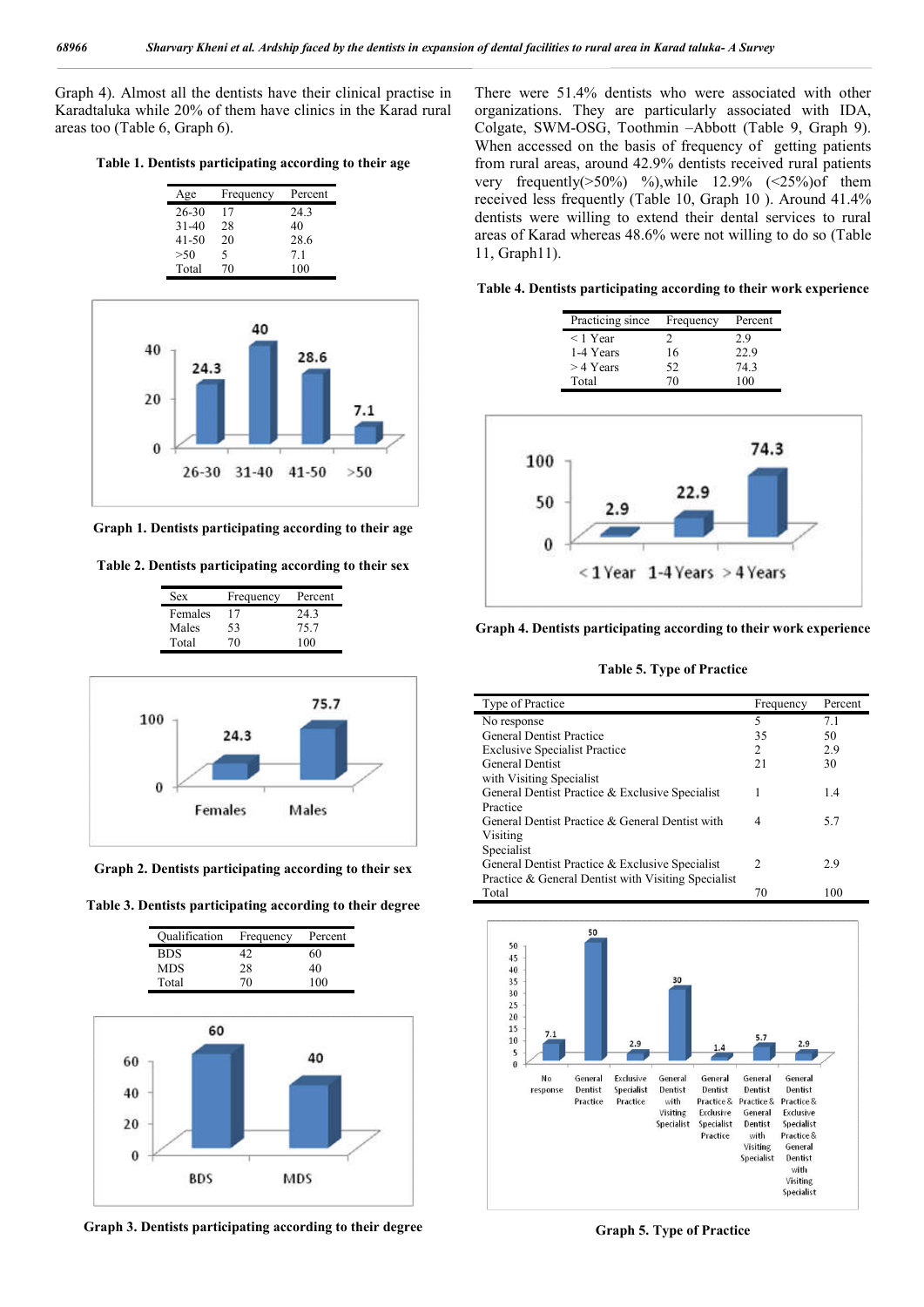### **Table 6. Dentists having clinics in rural areas**



**Graph 6. Dentists having clinics in rural areas**





**Graph 7. Clinics in rural areas**

**Table 8. Camps conducted in a year**

| Conduction of Dental camps/<br>awareness programs in rural area | Frequency | Percent |
|-----------------------------------------------------------------|-----------|---------|
| >4 times in one year                                            |           | 1.4     |
| 2-3 times in one year                                           |           | 5.7     |
| Once a year                                                     | 12        | 17.1    |
| Occasionally                                                    | 26        | 37.1    |
| Never conducted                                                 | 27        | 38.6    |
| Total                                                           | 70        | 100     |



**Graph 8. Camps conducted in a year**

#### **Table 9. Dentists associated with any organization**

|  | 36 | 51.4 |
|--|----|------|
|  | 34 | 48.6 |
|  | 70 | 100  |
|  |    |      |



**Graph 9. Dentists associated with any organization**

#### **Table 10. Frequency of patients from rural areas**





#### **Graph 10. Frequency of patients from rural areas**

**Table 11. Willingness to set clinics in rural areas**

| Plan to extend dental services to rural area | Frequency | Percent |
|----------------------------------------------|-----------|---------|
| Yes                                          | 29        | 41.4    |
| No                                           | 34        | 48.6    |
| No response                                  |           |         |
| Total                                        | 70        | 100     |



**Graph 11. Willingness to set clinics in rural areas**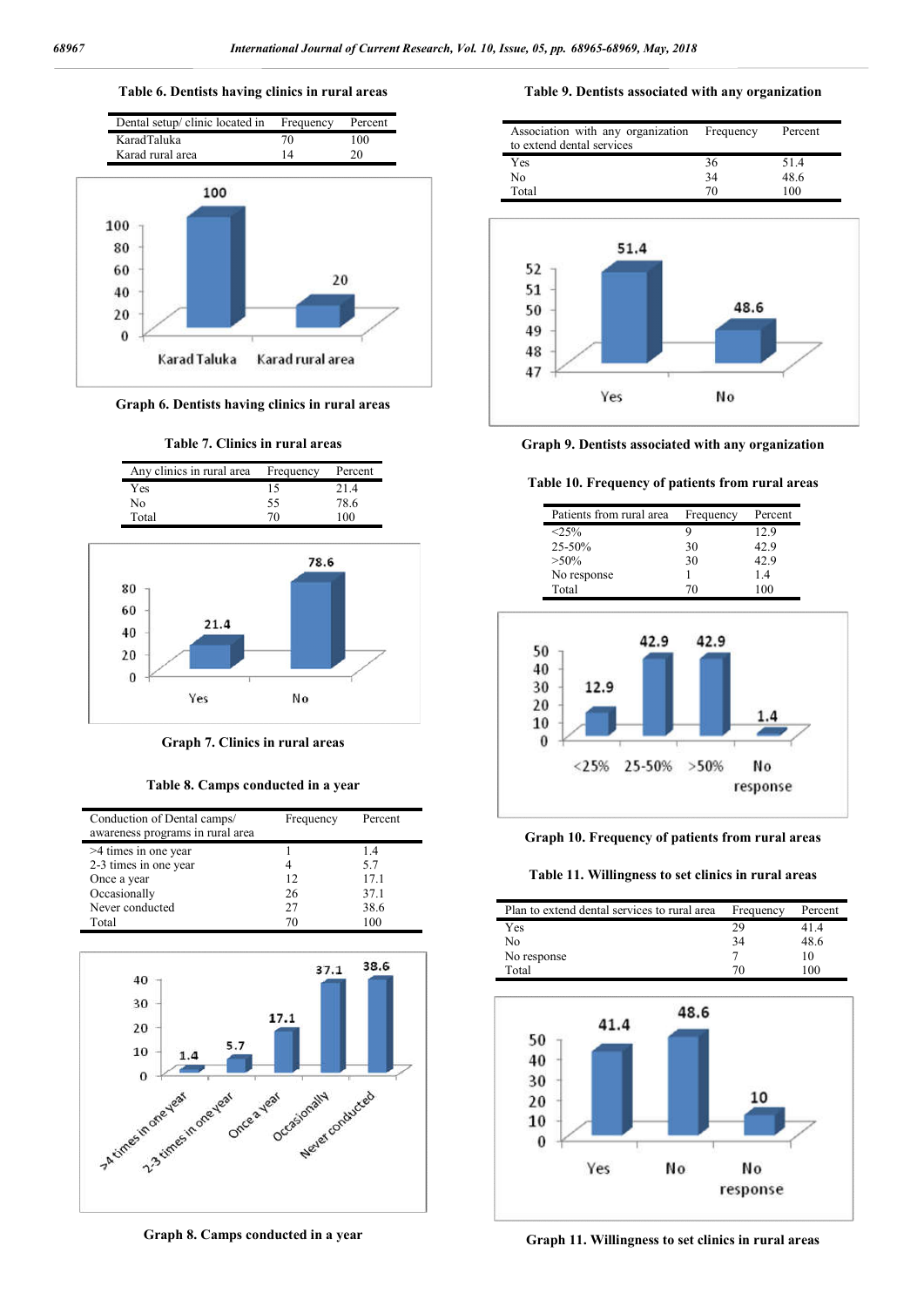| Not interested for extension of dental services to rural area                   | Frequency | Percent |
|---------------------------------------------------------------------------------|-----------|---------|
| Feasibility                                                                     |           | 10      |
| High input low outcome.                                                         | 10        | 14.3    |
| Poor dental awareness in rural area                                             | 6         | 8.6     |
| Feasibility & high input low income                                             |           | 1.4     |
| Feasibility & poor dental awareness in rural area                               |           | 1.4     |
| High input low outcome $\&$ poor dental awareness in rural area                 |           | 1.4     |
| Feasibility $\&$ high input low income $\&$ poor dental awareness in rural area |           | 1.4     |
| Any other                                                                       |           | 10      |
| No response                                                                     | 36        | 514     |
| Total                                                                           | 70        | 100     |







### **DISCUSSION**

Dental problems now-a-days are the most common and important public health concern. Considering India as a country of villages, very less oral health services are provided to the rural areas (Ahuja and Parmar, 2011). The ratio of dental practitioners in the rural areas compared to the urban areas is quite less. Majority of the dentists show their willingness to work in urban areas rather than rural regions.

This survey is based on what problems they actually face which<br>restricts them to work in rural areas of Karad. A study<br>conducted on medical students by Sinha showed that 9.1% of<br>the total participants were willing to serve This survey is based on what problems they actually face which restricts them to work in rural areas of Karad. A study conducted on medical students by Sinha showed that 9.1% of conducted on medical students by Sinha showed that 9.1% of the total participants were willing to serve in rural areas (Sinha, 2012). This survey showed certain problems which the dentists 2012). This survey showed certain problems which the dentists in Karad are facing in order to practice in the rural areas of Karad. Out of 48.6% dentists who were not willing to extend their dental facilities in Karad rural areas, around 7(10%) dentists thought that it is not feasible, 14.3% believed that